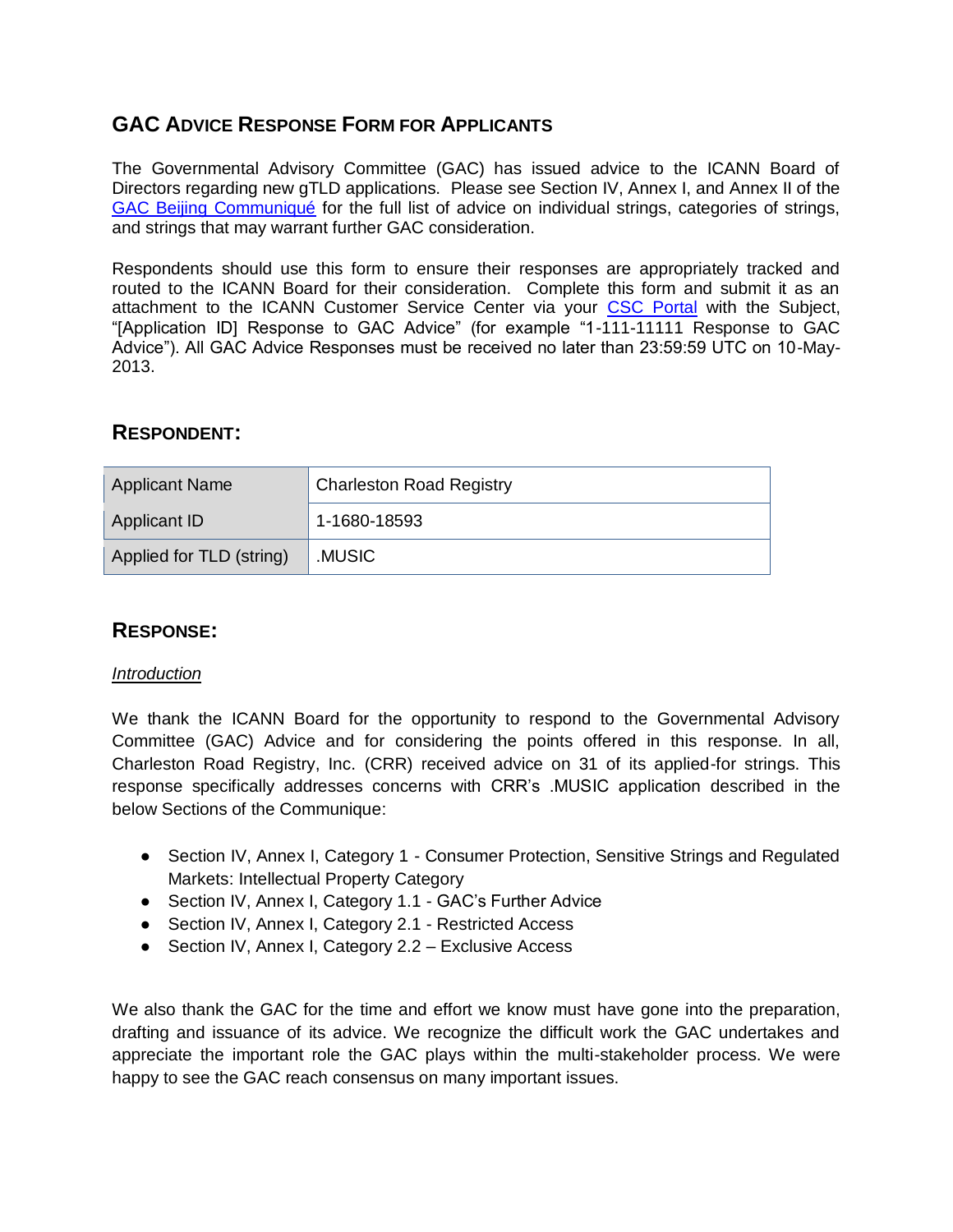CRR has always been and remains very committed to the security and stability of the domain name system as well as the success of the new generic top-level domain (gTLD) program and it is in that spirit that we submit the following response to the GAC Advice.

#### *CRR's Response to Category 1 GAC Safeguard Advice for .MUSIC*

CRR's underlying new gTLD business philosophy is that all of our registries operate in a way that is consistent with applicable laws. As stated in our application for .MUSIC, our mission is to help make information universally accessible and useful by extending the utility of the DNS while enhancing the performance, security, and stability of the Internet for users worldwide.

Category 1 safeguard advice suggests the following safeguards should apply to the .MUSIC string under the Intellectual Property category. It is our belief the safeguard advice the GAC has is already addressed in our application for .MUSIC. The following table outlines the GAC's safeguard advice and how our .MUSIC application addresses it.

| #              | <b>Safeguard Advice</b>                                                                                   | <b>CRR Response</b>                                                                                                                                                                                                                                                                                                                                                          |
|----------------|-----------------------------------------------------------------------------------------------------------|------------------------------------------------------------------------------------------------------------------------------------------------------------------------------------------------------------------------------------------------------------------------------------------------------------------------------------------------------------------------------|
| 1              | Registry's acceptable<br>use<br>policy will require registrants<br>to comply with all applicable<br>laws. | CRR's response to question<br>28.3, Abuse Policy Rights<br>Reserved, of the Applicant<br>Guidebook explicitly states:<br>"CRR reserves the right to<br>deny, cancel any domain<br>nameit<br>deems<br>necessaryto comply with<br>any applicable<br>laws,<br>rules<br>government<br>or<br>requirements, requests of law<br>enforcement, or any dispute<br>resolution process". |
| $\overline{2}$ | Registry will require registrars<br>to notify registrants of the<br>above requirement.                    | CRR will include a provision in<br>Registry-Registrar<br>its and the second second second second second second second second second second second second second second<br>Agreement requiring<br>all<br>registrars to notify registrants<br>of this requirement.                                                                                                             |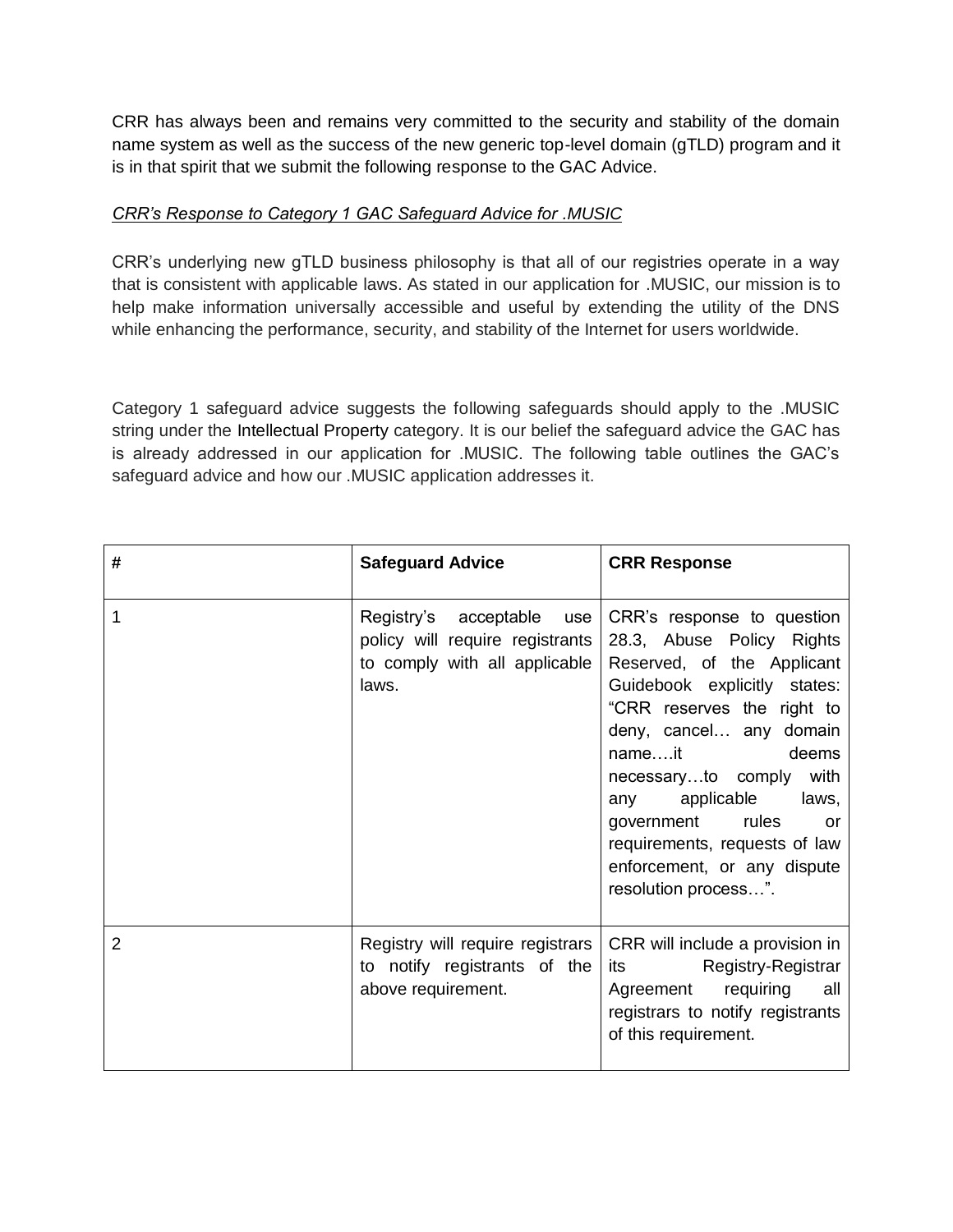| 3 | Registry<br>will<br>require<br>with<br>sensitive<br>registrants<br>health and financial data to<br>implement<br>appropriate<br>security measures as defined<br>by applicable law and industry<br>standards.                                 | This advice is not applicable<br>to our .MUSIC application.<br>.MUSIC<br>The<br>TLD<br>targets<br>content or offerings related to<br>music<br>within<br>that<br>the<br>dedicated domain space. We<br>do not expect registrants of<br>.MUSIC TLD to<br>have<br>the<br>commercial<br>access<br>to<br>health<br>sensitive<br>and/or<br>financial data.                                                                                                                                                                                                                                                                                                                                                                                                                                |
|---|---------------------------------------------------------------------------------------------------------------------------------------------------------------------------------------------------------------------------------------------|------------------------------------------------------------------------------------------------------------------------------------------------------------------------------------------------------------------------------------------------------------------------------------------------------------------------------------------------------------------------------------------------------------------------------------------------------------------------------------------------------------------------------------------------------------------------------------------------------------------------------------------------------------------------------------------------------------------------------------------------------------------------------------|
| 4 | Registry will form relationships<br>with relevant<br>regulatory<br>or<br>self-regulatory<br>bodies<br>to<br>mitigate the risk of illegal<br>activity.                                                                                       | CRR will also work with the<br>appropriate<br>industry<br>associations to mitigate the<br>risk of illegal activity.                                                                                                                                                                                                                                                                                                                                                                                                                                                                                                                                                                                                                                                                |
| 5 | will<br>Registry<br>require<br>registrants<br>provide<br>to<br>a<br>current point of contact for the<br>reporting<br>of<br>registration<br>abuse, and the contact details<br>for their industry regulatory or<br>self-regulatory authority. | During<br>the<br>registration<br>registrants<br>process,<br>are<br>required to provide<br>already<br>administrative<br>both<br>and<br>technical<br>contacts,<br>and<br>registrants have an ongoing<br>obligation<br>this<br>to<br>keep<br>information<br><b>CRR</b><br>current.<br>intends<br>the<br>to<br>treat<br>administrative contact as the<br>point of contact for reporting<br>registration abuse.<br>Additionally, CRR has also<br>taken steps to mitigate issues<br>arising from flawed registrant<br>contact<br>details.<br>CRR's<br>response to question 28.8,<br>Abuse Prevention, of the<br>Applicant Guidebook explicitly<br>states: "CRR will authenticate<br>registrant<br>information<br>by<br>providing an email verification<br>link sent to the registrant to |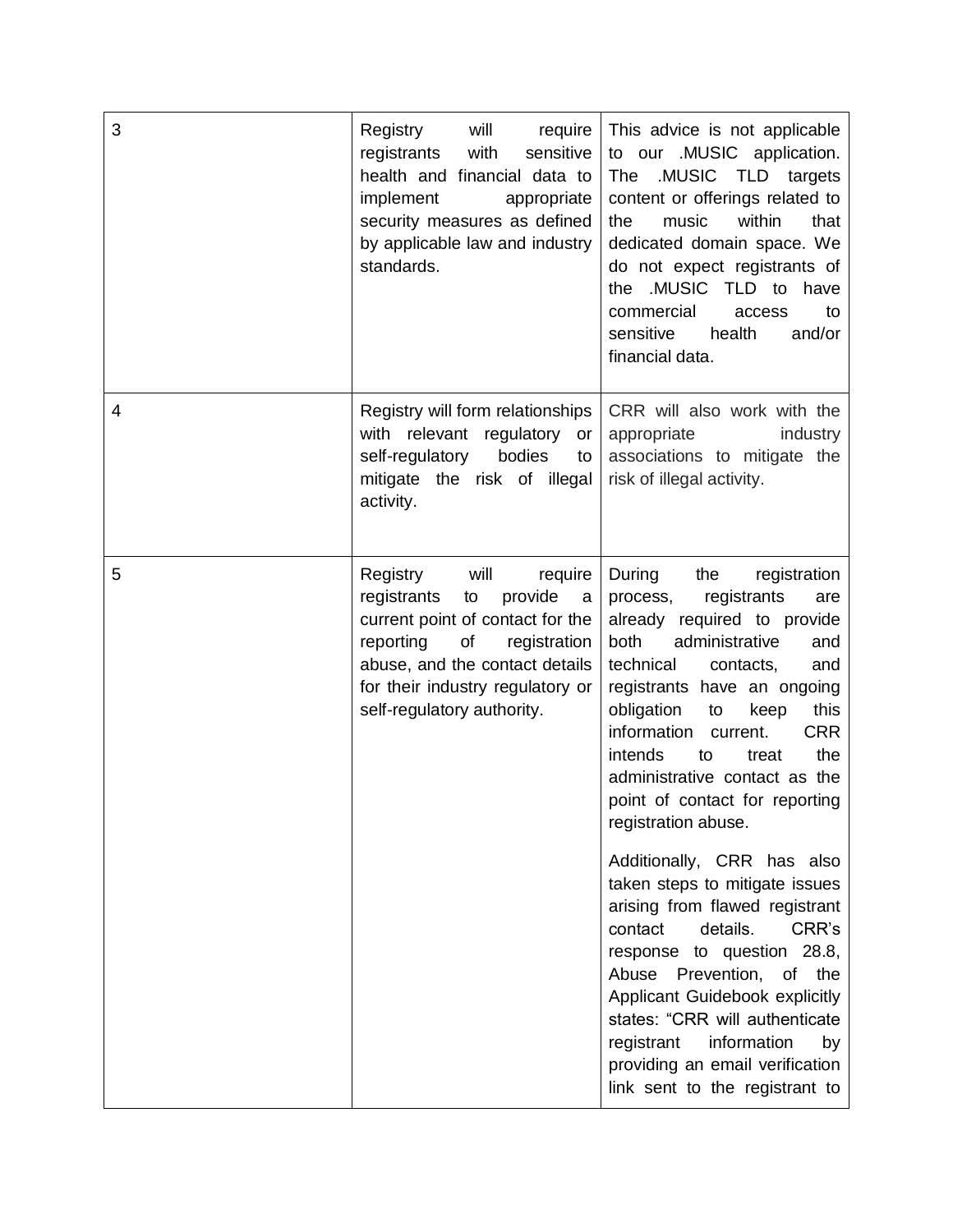| confirming | confirm its email address. In<br>addition, we will ensure an<br>ongoing ability to contact the<br>registrant via email<br>by<br>the new<br>email<br>address as part of changes<br>affecting the<br>contact<br>information." $\sim$ and $\sim$ "CRR<br>plans to regularly monitor<br>registration data for accuracy<br>and completeness, employing<br>authentication methods, and<br>establishing policies<br>and<br>procedures to address domain<br>names with inaccurate<br>or -<br>incomplete WHOIS data." |
|------------|--------------------------------------------------------------------------------------------------------------------------------------------------------------------------------------------------------------------------------------------------------------------------------------------------------------------------------------------------------------------------------------------------------------------------------------------------------------------------------------------------------------|
|------------|--------------------------------------------------------------------------------------------------------------------------------------------------------------------------------------------------------------------------------------------------------------------------------------------------------------------------------------------------------------------------------------------------------------------------------------------------------------------------------------------------------------|

### *CRR's Response to Category 1.1 GAC's Further Safeguard Advice for .MUSIC and Category 2.1 Safeguard Advice for .MUSIC*

Apart from the safeguards CRR has outlined above in order to address the GAC's specific safeguard advice for Category 1 strings, we also want to point out specific safeguards we have built into our application for the .MUSIC string.

CRR's application for .MUSIC is a "restricted access TLD model". Restricted access TLD model means we have committed to enhanced levels of protection and eligibility verification as part of the registration process for this TLD. Specifically:

- *Registration Process:* Registration criteria will be designed to protect the .MUSIC community.
- *Eligibility Verification Process:* At the time of registration, registrars will be required to verify that each potential registrant is in fact a member of the applied-for community in order to register a second-level domain in .MUSIC. Additionally, CRR reserves the right to adopt certain monitoring measures, including periodic audits, and the right to adopt enforcement measures, including a request that registrars facilitate a user reporting method to log complaints and⁄or potential instances of misuse within the gTLD.
- *Rights Protection Mechanisms:* As set forth below in our discussion of additional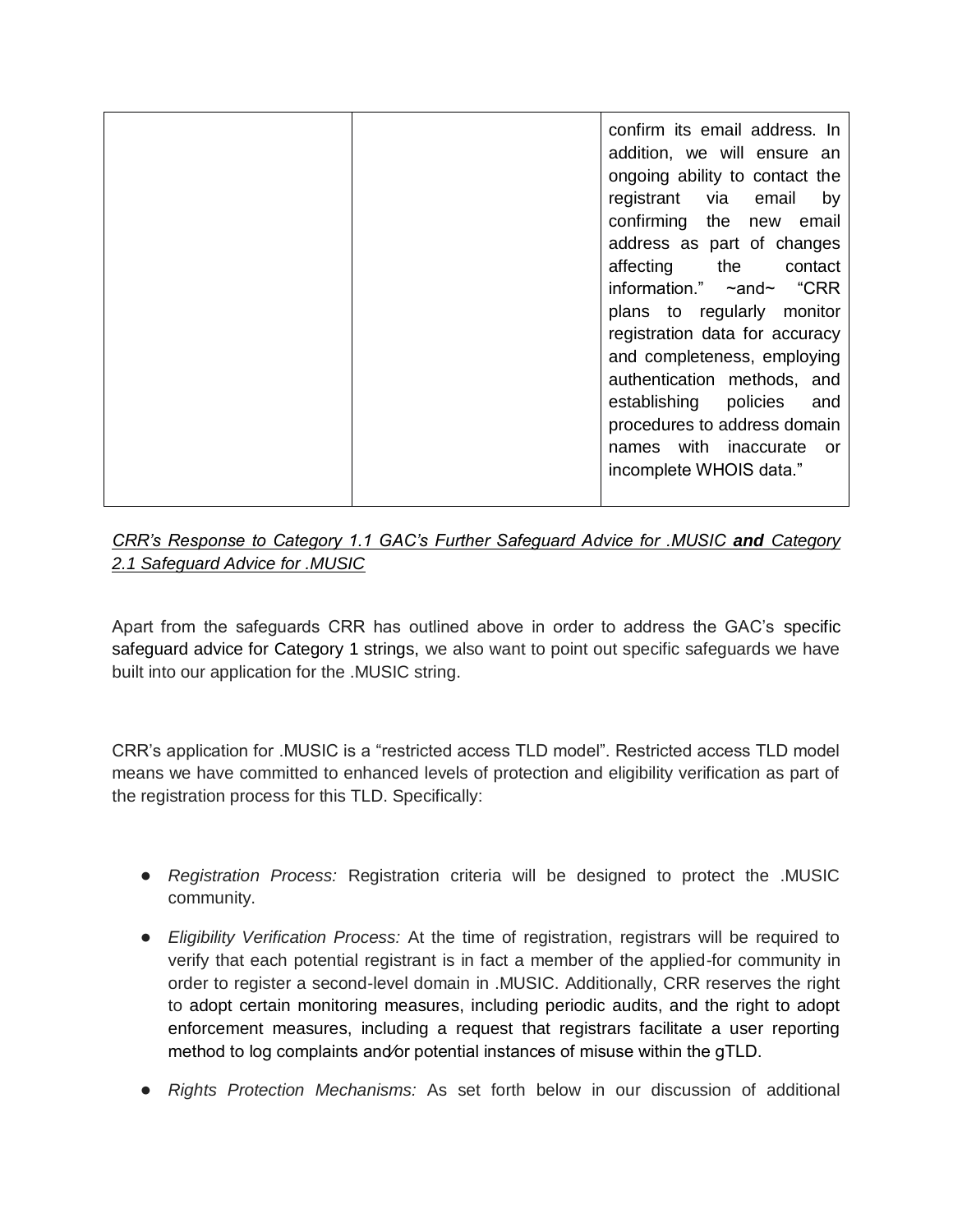safeguards, CRR is committed to implementing strong and integrated intellectual property rights protection mechanisms which build upon ICANN's required policies while encouraging innovation, competition, and choice on the Internet.

● *Entertainment-Specific Protections:* In addition to the enhanced protections that we will offer for all of CRR's new gTLD registries, certain "entertainment-targeting" registries will require registrars to include language in their registrar-registrant agreement that the registrant must be authorized or licensed to post any copyrighted content.

### *Additional Safeguards Provided for All CRR Applications*

Finally, as part of our commitment to improving the Internet ecosystem through the new gTLD program, CRR seeks to mitigate the problem of abusive registrations and uses of domain names. We recognize that such abuses create security and stability issues for the registry, registrars, and registrants, as well as for users of the Internet in general. Accordingly, CRR will work hand-in-hand with our parent company, Google Inc., to provide a secure Internet space for all of our new gTLD registries, where harmful practices such as phishing, malware, spamming, pharming, and child pornography are not tolerated. Our robust abuse policy will ensure that CRR has the authority to suspend, cancel, or transfer domain names that violate such prohibitions.

In addition, we have worked with the community to develop additional intellectual property rights protection mechanisms that build upon ICANN's requirements, stipulated in the Applicant Guidebook, but still allow for ample competition and choice on the Internet. In addition to the carefully negotiated requirements mandated by ICANN, CRR has committed to double the length of the mandatory Sunrise Period from 30 days to 60 days and to extend the Trademark Claims Service indefinitely for all of our open registries. The recent expansion of the Claims Service that allows up to 50 previously abused strings per Trademark Clearinghouse submission to be included, coupled with our indefinite Claims Service significantly reduce rights holders' burdens by reducing monitoring costs and deterring potential cybersquatters. CRR's commitment to engage in pre-registration verification of potential domain name registrants should further serve to reduce fraudulent practices and to facilitate better communication between the parties to a dispute.

We believe that such measures provide strong safeguards against potential abuse across CRR's registries, and we will continue to maintain an open dialogue with the community as we work on drafting and implementing our policies.

#### *CRR's Response to Category 2.2 - Exclusive Access Safeguard Advice for .MUSIC*

CRR notes .MUSIC is a listed string under the GAC's Category 2.2 Exclusive Access safeguard advice. Our application for .MUSIC is a restricted access TLD model and not an exclusive